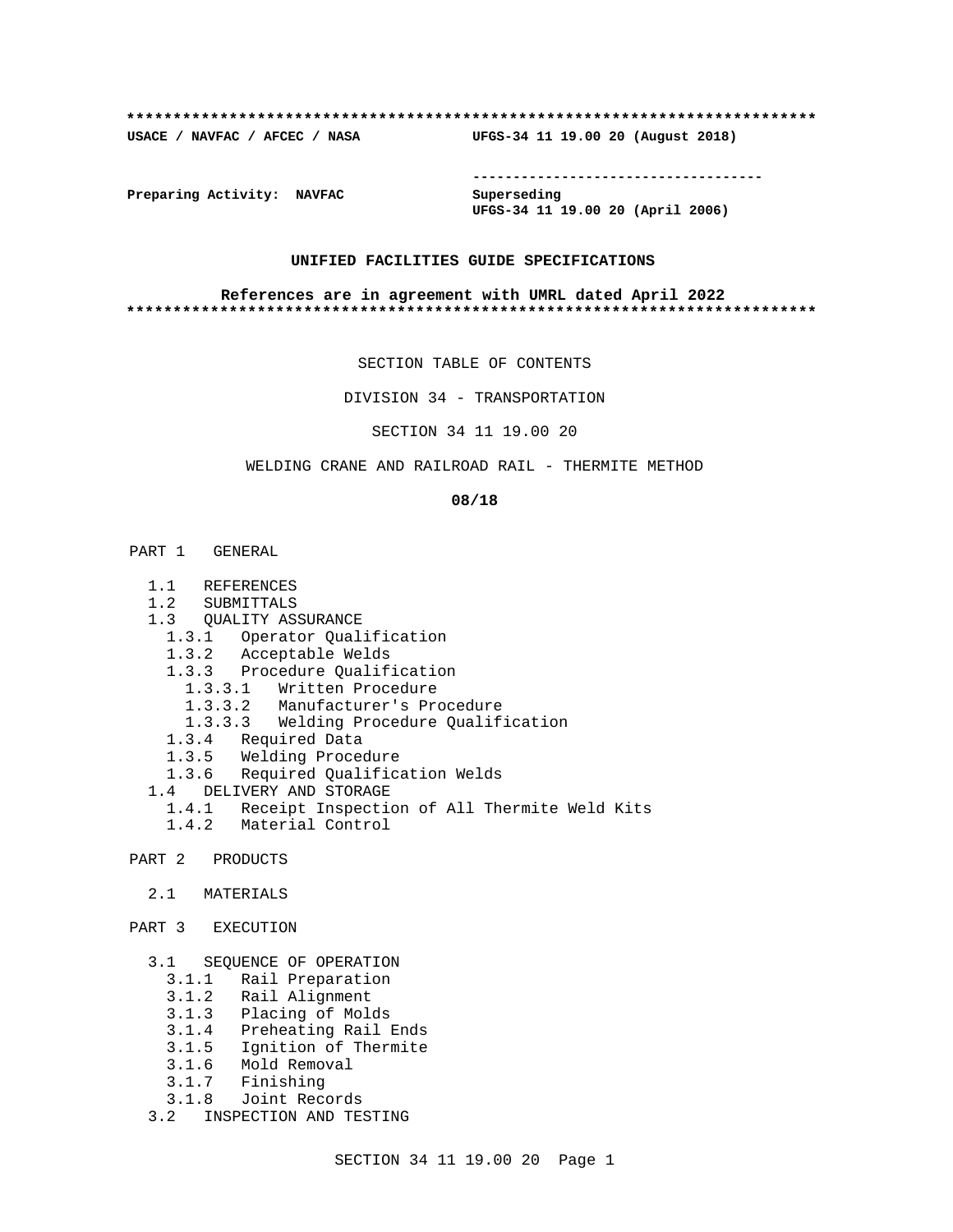- 3.2.1 Visual Inspection
- 3.2.2 Nondestructive Inspection
- 3.2.3 Hardness Tests

-- End of Section Table of Contents --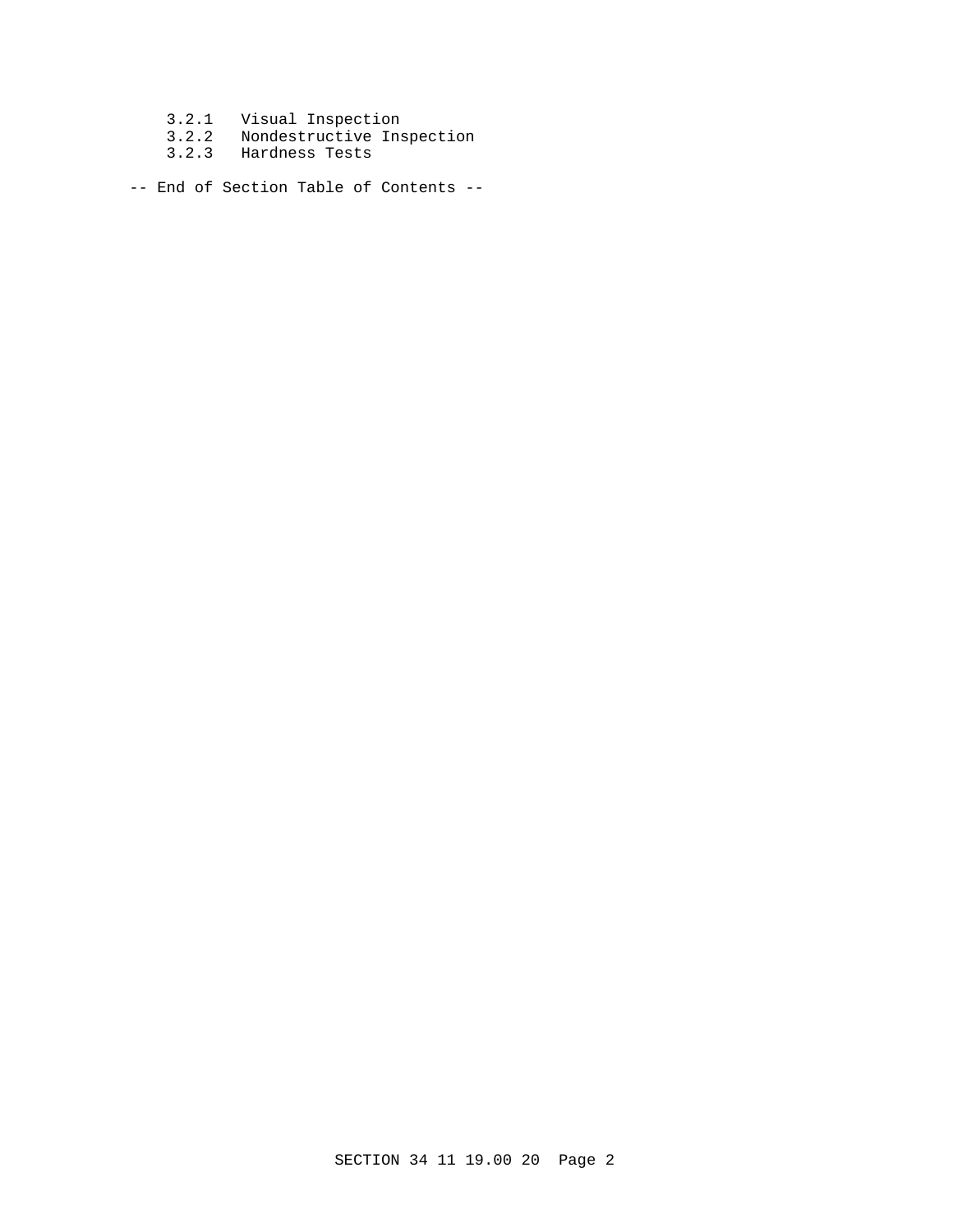USACE / NAVFAC / AFCEC / NASA

--------------------------------------

Preparing Activity: NAVFAC

Superseding UFGS-34 11 19.00 20 (April 2006)

UFGS-34 11 19.00 20 (August 2018)

#### UNIFIED FACILITIES GUIDE SPECIFICATIONS

References are in agreement with UMRL dated April 2022 

SECTION 34 11 19.00 20

WELDING CRANE AND RAILROAD RAIL - THERMITE METHOD 08/18

NOTE: This quide specification covers the requirements for welding of crane rail and railroad rail by a thermite process.

Adhere to UFC 1-300-02 Unified Facilities Guide Specifications (UFGS) Format Standard when editing this quide specification or preparing new project specification sections. Edit this guide specification for project specific requirements by adding, deleting, or revising text. For bracketed items, choose applicable item(s) or insert appropriate information.

Remove information and requirements not required in respective project, whether or not brackets are present.

Comments, suggestions and recommended changes for this quide specification are welcome and should be submitted as a Criteria Change Request (CCR). 

NOTE: Show the following information on the project drawings:

1. Location of welds. \*\*\*\*\*\*\*\*\*\*\*\*\*\*\*\*\*\*

- PART 1 GENERAL
- 1.1 REFERENCES

NOTE: This paragraph is used to list the publications cited in the text of the guide specification. The publications are referred to in the text by basic designation only and listed in this paragraph by organization, designation, date,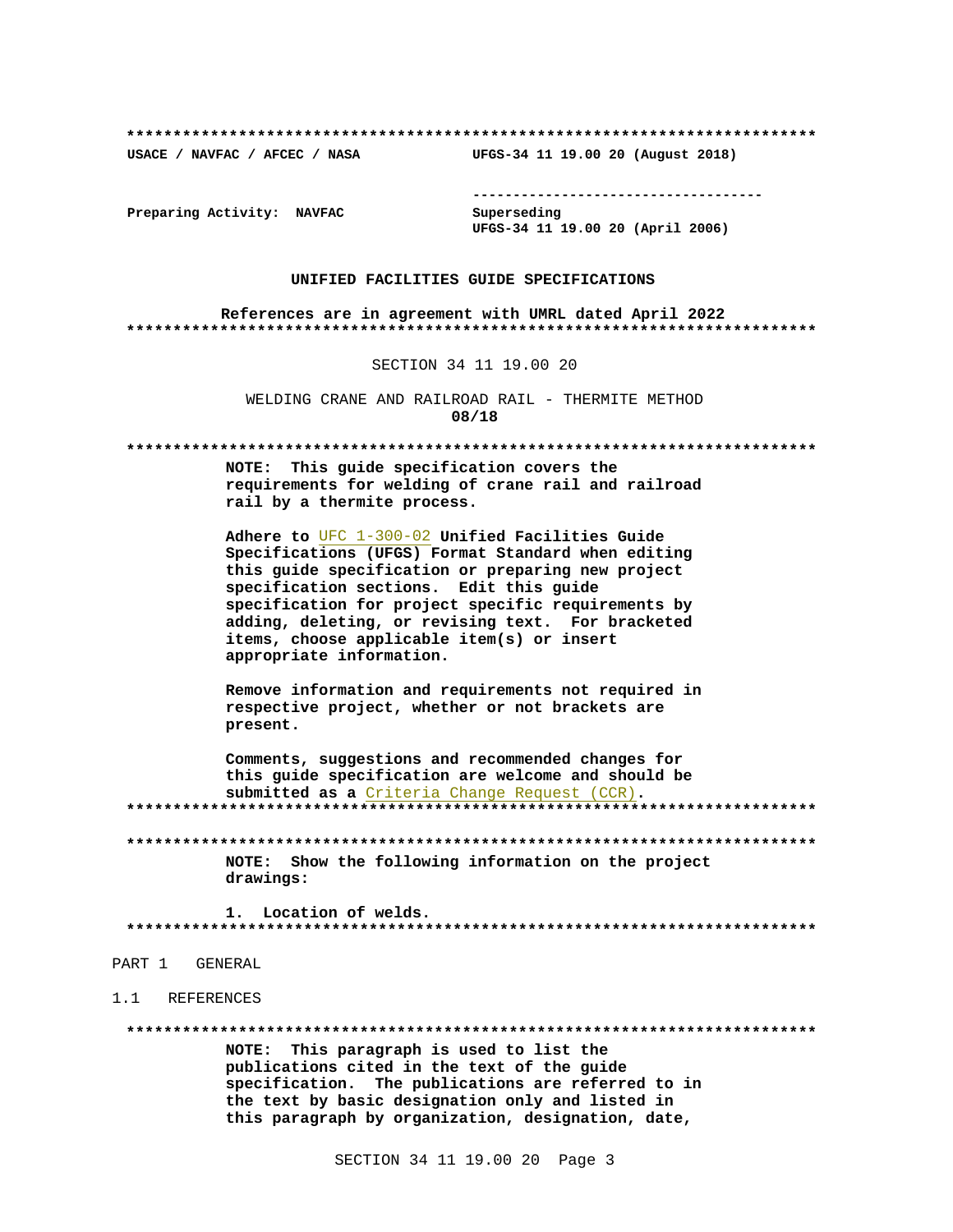and title.

Use the Reference Wizard's Check Reference feature when you add a Reference Identifier (RID) outside of the Section's Reference Article to automatically place the reference in the Reference Article. Also use the Reference Wizard's Check Reference feature to update the issue dates.

References not used in the text will automatically be deleted from this section of the project specification when you choose to reconcile references in the publish print process. 

The publications listed below form a part of this specification to the extent referenced. The publications are referred to within the text by the basic designation only.

AMERICAN WELDING SOCIETY (AWS)

| AWS D1.1/D1.1M |              |  | (2020; Errata 1 2021) Structural Welding |  |
|----------------|--------------|--|------------------------------------------|--|
|                | Code - Steel |  |                                          |  |

ASTM INTERNATIONAL (ASTM)

ASTM E10 (2017) Standard Test Method for Brinell Hardness of Metallic Materials ASTM E110 (2014) Standard Test Method for Rockwell and Brinell Hardness of Metallic Materials

U.S. DEPARTMENT OF DEFENSE (DOD)

| MIL-STD-1699 |  | (1992; Rev B) Nondestructive Evaluation of |  |  |
|--------------|--|--------------------------------------------|--|--|
|              |  | Butt Welds in Crane and Railroad Rails     |  |  |

by Portable Hardness Testers

# 1.2 SUBMITTALS

NOTE: Review Submittal Description (SD) definitions in Section 01 33 00 SUBMITTAL PROCEDURES and edit the following list, and corresponding submittal items in the text, to reflect only the submittals required for the project. The Guide Specification technical editors have classified those items that require Government approval, due to their complexity or criticality, with a "G." Generally, other submittal items can be reviewed by the Contractor's Quality Control System. Only add a "G" to an item if the submittal is sufficiently important or complex in context of the project.

For Army projects, fill in the empty brackets following the "G" classification, with a code of up to three characters to indicate the approving authority. Codes for Army projects using the Resident Management System (RMS) are: "AE" for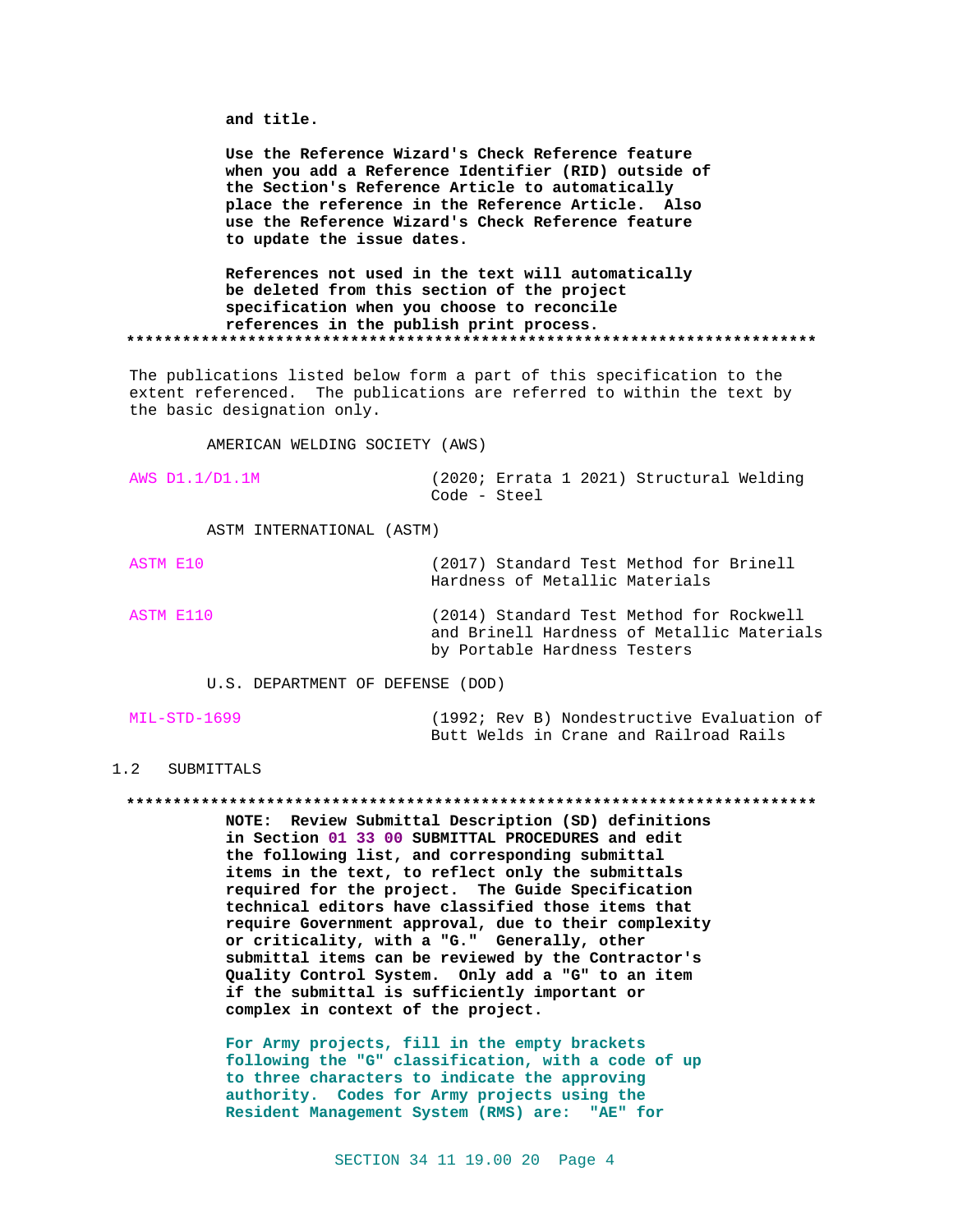Architect-Engineer; "DO" for District Office (Engineering Division or other organization in the District Office); "AO" for Area Office; "RO" for Resident Office; and "PO" for Project Office. Codes following the "G" typically are not used for Navy, Air Force, and NASA projects.

The "S" classification indicates submittals required as proof of compliance for sustainability Guiding Principles Validation or Third Party Certification and as described in Section 01 33 00 SUBMITTAL PROCEDURES.

Choose the first bracketed item for Navy, Air Force, and NASA projects, or choose the second bracketed item for Army projects. 

Government approval is required for submittals with a "G" or "S" classification. Submittals not having a "G" or "S" classification are [for Contractor Quality Control approval.][for information only. When used, a code following the "G" classification identifies the office that will review the submittal for the Government.] Submit the following in accordance with Section 01 33 00 SUBMITTAL PROCEDURES:

SD-01 Preconstruction Submittals

Welding Procedure

Cold Weather Welding Procedures

Wet Weather Welding Procedures

SD-06 Test Reports

Ultrasonic Tests

Hardness Tests

Weld Correction Method

SD-07 Certificates

Operator Qualification

SD-08 Manufacturer's Instructions

Thermite Kit

SD-11 Closeout Submittals

Joint Records

#### $1.3$ QUALITY ASSURANCE

NOTE: Thermite welding processes and kits have been developed by the following companies. There may be other processes available. This Guide Specification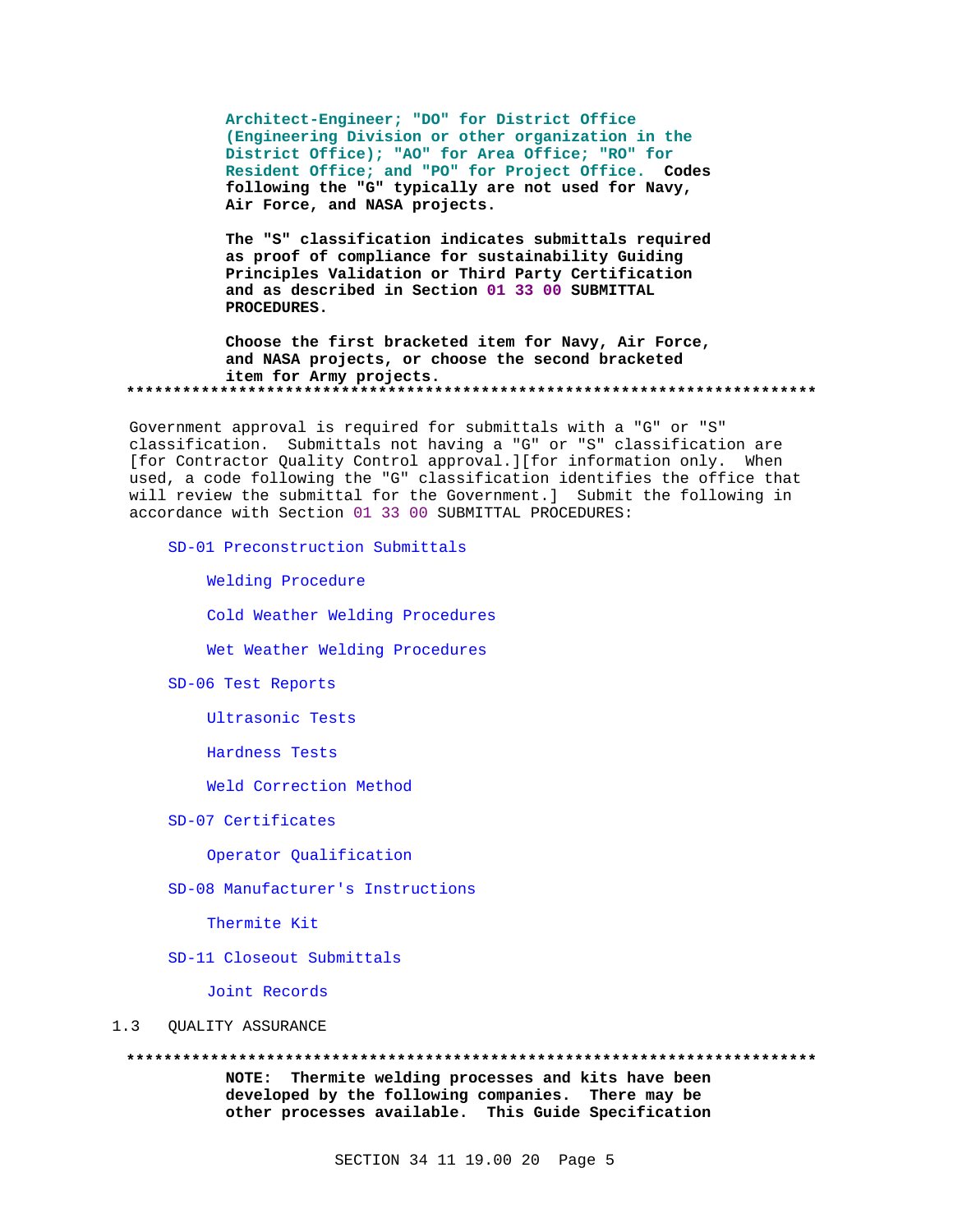**has been prepared with the processes of these manufacturers in mind. If another manufacturer's product is available in the vicinity of the activity at which the work is to be performed, modify this Guide Specification as necessary.**

**1. Orgo-Thermit Inc., 3500 Colonial Drive North, Manchester, NJ 08759, Telephone: (732) 657-5781**

**2. Railtech Boutet, Inc., 25 Interstate Drive, P.O. Box 69, Napoleon, OH 43545, Telephone: (419) 592-5050**

**3. ESCO Equipment Service Co., 117 Garlisch Dr., Elk Grove Village, IL 60007, Telephone: (847) 758-9860 \*\*\*\*\*\*\*\*\*\*\*\*\*\*\*\*\*\*\*\*\*\*\*\*\*\*\*\*\*\*\*\*\*\*\*\*\*\*\*\*\*\*\*\*\*\*\*\*\*\*\*\*\*\*\*\*\*\*\*\*\*\*\*\*\*\*\*\*\*\*\*\*\*\***

Use only qualified procedures and personnel. Procedures and personnel previously qualified in accordance with this specification are not required to be requalified, provided qualifications have not lapsed and qualification records are available.

# 1.3.1 Operator Qualification

Notify the Contracting Officer in writing one week prior to making qualification welds. Qualify operators by welding one acceptable rail joint in accordance with a qualified procedure. This qualification may be accomplished either prior to production welding or on the first joints to be welded at the work site. If welding operator qualification is conducted at the work site, perform no further welding until the qualification weldments have been accepted by visual inspection and ultrasonic tests. Obtain written approval of the acceptability of the welded joint from the Contracting Officer prior to continuing with welding. Welding operator's qualifications are effective from the test date and will remain in effect for a period of one year.

# 1.3.2 Acceptable Welds

Welds that meet the visual inspection and ultrasonic test requirements of MIL-STD-1699 are considered acceptable. Welds selected for testing for Brinell Hardness must meet the requirements of ASTM E10 and paragraph HARDNESS TESTS.

# 1.3.3 Procedure Qualification

#### 1.3.3.1 Written Procedure

Prepare for the welding process to be used. The procedure must include any particulars of the process deemed pertinent to the successful completion of the welds.

# 1.3.3.2 Manufacturer's Procedure

No separate qualification is necessary for various rail weights, although in order to be qualified for a specific rail weight or cross section, the procedure must include fit-up requirements and other features unique to the rail weight or cross section of the rails to be welded.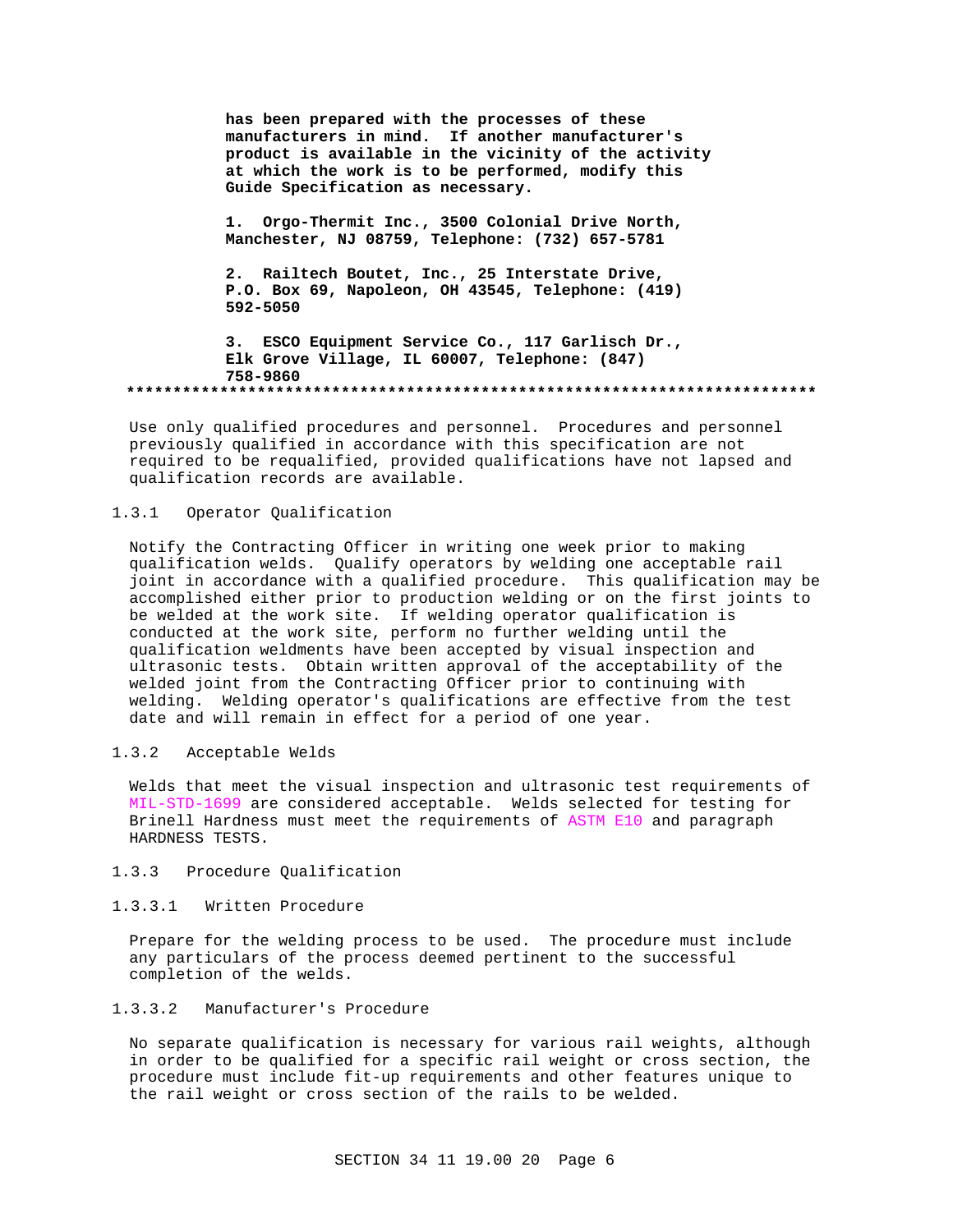#### 1.3.3.3 Welding Procedure Qualification

- a. Submit welding procedure qualification records acceptable to the Contracting Officer as proof of previous qualification under this specification.
- b. Welding procedure not previously qualified under this specification may be qualified by providing four consecutive acceptable welded rail joints. An acceptable weld is defined as a weld which has been visually inspected and ultrasonically tested and has been found acceptable in accordance with MIL-STD-1699 and ASTM E10. This qualification may be accomplished either by shop fabrication of the joints or on the first four joints welded at the work site. If procedure qualification is accomplished at the work site, perform no further welding until the qualification weldments have been accepted by visual inspection and ultrasonic tests. Obtain written approval of the acceptability of the four welded joints from the Contracting Officer prior to continuing with welding.
- c. Ambient temperature: Welding procedures are considered qualified for use at an ambient temperature of 10 degrees C 50 degrees F and above regardless of ambient temperature during welding of qualification assemblies. Do not conduct welding below 10 degrees C 50 degrees F without a specifically qualified procedure. Procedures qualified for use at ambient temperatures less than 10 degrees C 50 degrees F must be qualified by welding test assemblies in accordance with the procedure qualification requirements of this specification at the desired minimum ambient temperature plus or minus one degree C 5 degrees F. Procedures thus qualified are considered acceptable for use at the minimum qualified ambient temperature and above. Submit cold weather welding procedures.
- d. Wet weather welding: Perform welding only during dry weather. No welding will normally be permitted on wet, showery and inclement days. However, if means are provided to protect the work and work area, welding may be performed during other than dry weather, if approved by the Contracting Officer. Submit wet weather welding procedures.
- e. Confined space welding: Welding in confined spaces must comply with AWS D1.1/D1.1M to assure adequate ventilation for personnel safety.

# 1.3.4 Required Data

Submit thermite kit manufacturer's instructions and recommendations covering rail end preheat treatment, thermite ignition, mold removal, and finishing.

# 1.3.5 Welding Procedure

Submit a report of the following information:

- a. Thermite kit manufacturer's name and kit size or designation
- b. Thermite kit batch numbers and manufacturing date
- c. Welding procedure designation (name, number)
- d. Size of rail section being joined and type of rail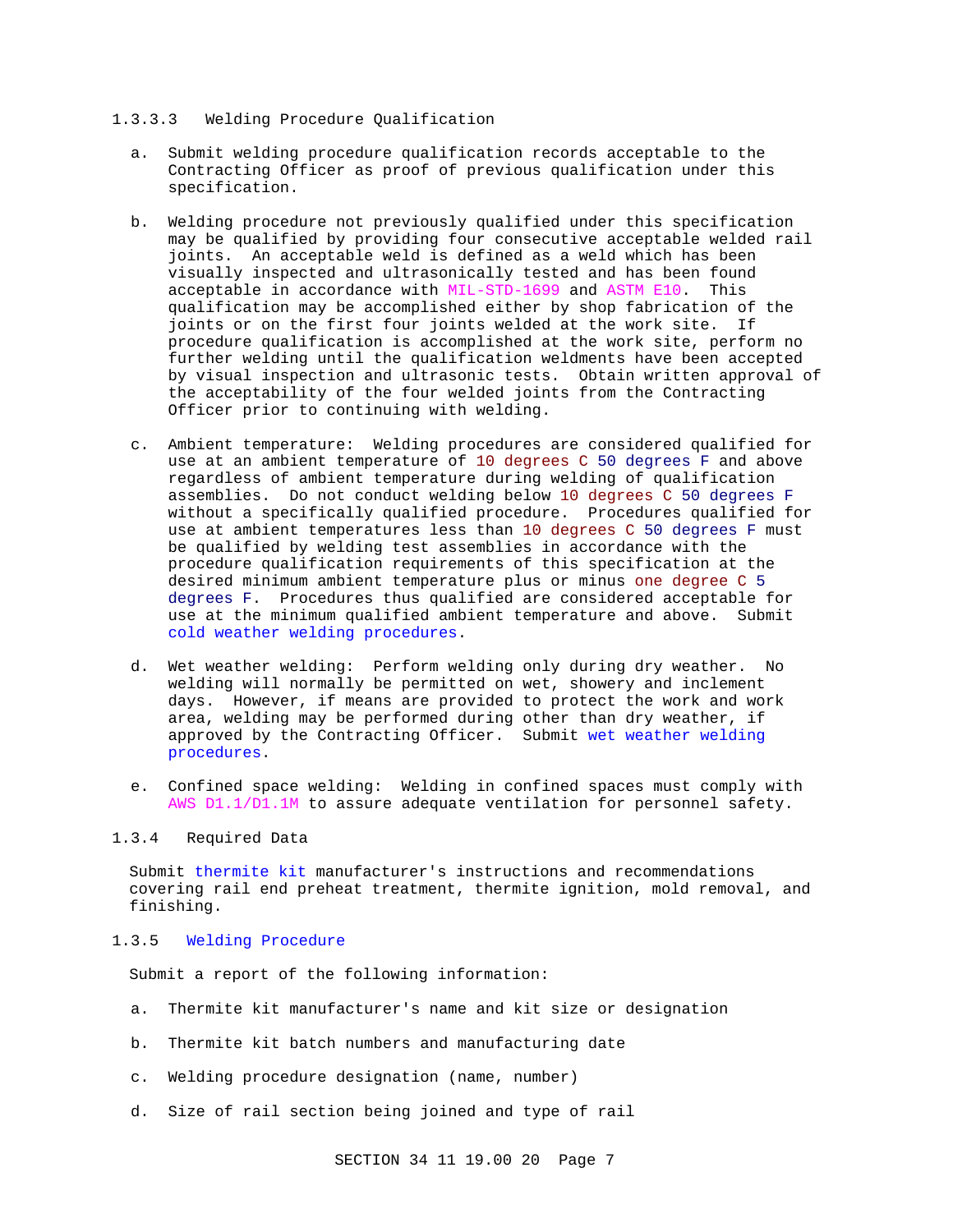- e. Test assembly identification number
- f. Results of nondestructive testing of qualifications assemblies
- g. Date of qualification (test date)
- 1.3.6 Required Qualification Welds

Submit operator qualification welding results in accordance with paragraph OPERATOR QUALIFICATION. Submit procedure qualification welding results in accordance with paragraph WELDING PROCEDURE QUALIFICATIONS. Include results of ultrasonic test and hardness tests. Welders certification or procedure qualification may be substituted, pursuant to paragraph QUALITY ASSURANCE.

1.4 DELIVERY AND STORAGE

Deliver materials in the manufacturer's original unbroken packages or containers plainly labeled with the manufacturer's name and brand.

1.4.1 Receipt Inspection of All Thermite Weld Kits

Perform visual inspection of the weld kit package for freedom from damage and record the thermite weld mix batch number and manufacturing date. Do not use kits which have been manufactured more than 2 years before the date of use or show signs of having been wet.

1.4.2 Material Control

Store materials in the original package and keep dry at all times until used.

# PART 2 PRODUCTS

2.1 MATERIALS

Provide in kit form including preformed mold, thermite powder, wicking cord, luting material, and all necessary materials and accessories needed to provide one welded rail joint per kit. Molds must be factory-made, moisture free, and of nonhygroscopic material.

PART 3 EXECUTION

#### 3.1 SEQUENCE OF OPERATION

Perform work in strict accordance with the qualified procedure.

3.1.1 Rail Preparation

Cut rails which are battered, cracked or notched, or which contain bolt holes so that these irregularities are removed. Rail surface must be free of grease, dirt, loose oxide, and moisture on the face of and for approximately 125 mm 5 inches from the joint to be welded. Clean rail ends by grinding or wire brushing. Use a torch to remove grease, oil, or moisture in accordance with procedures in thermite manufacturer's instructions. Rail cutting, when necessary, must be by the saw-cut method. Remove all burrs, rolled-over edges, and loose oxide before applying the mold. No flame cutting of rails is permitted. If the space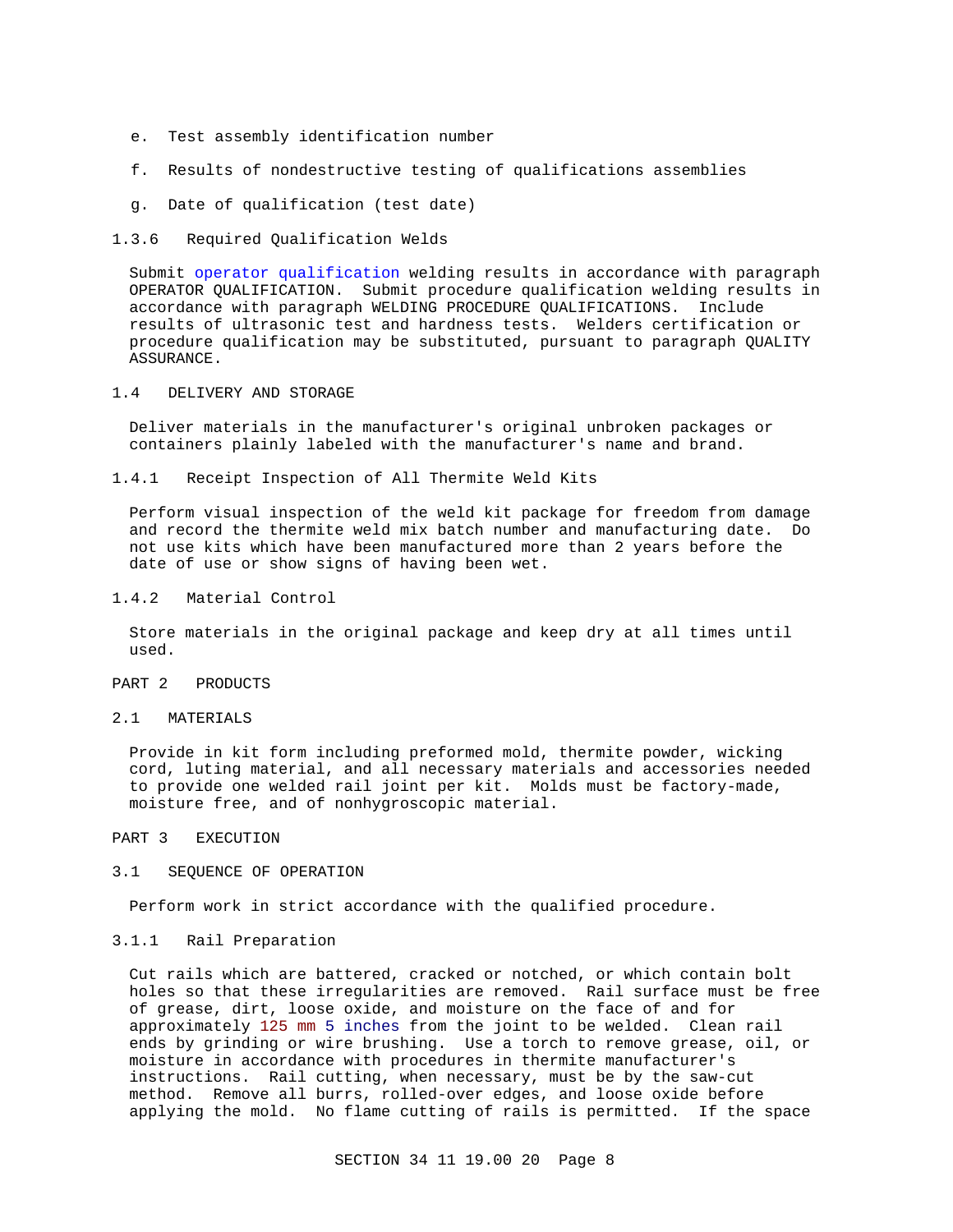between the mold and the rail is unusually large on used or relayer rails, fill this gap with a piece of wicking cord before luting or packing.

### 3.1.2 Rail Alignment

Separate rail ends as recommended by the welding process manufacturer. Align rails as to both surface and gage, and raise the rails at the joint to compensate for the greater thermal contraction that occurs in the rail head during cooling relative to the web and base regions. Measure the amount of joint elevation with a 900 mm 36 inch long straightedge centered at the joint. The correct elevation is obtained when 2 mm 1/16 inch separates the top of the rail head and bottom surface of the straightedge at both ends.

# 3.1.3 Placing of Molds

Attach the molds to the rails, centered over the joint, and seal the molds to the rail with luting material according to the welding kit manufacturer's instructions. Handle the luting material, a mixture of clay and sand, so that none is introduced into the weld chamber. Align so that the centerline of the mold coincides with the centerline of the gap. Install the tapping plug or discs in the crucible and pour in the prescribed amount of thermite mixture.

## 3.1.4 Preheating Rail Ends

Preheat the rail ends in accordance with the manufacturer's instructions and recommendations.

## 3.1.5 Ignition of Thermite

Follow manufacturer's instructions and recommendations regarding the ignition of the thermite.

# 3.1.6 Mold Removal

Follow manufacturer's instructions regarding mold removal.

# 3.1.7 Finishing

Follow manufacturer's instructions and recommendations. No finishing is required on the web and base of rail. Perform final grinding when the weld and rail have cooled to ambient temperature. Do not use a cutting torch to remove excess weld metal.

# 3.1.8 Joint Records

Submit a record of the date and location of each weld made. The record must also include the rail type, size, thermite kit manufacturer's name, and thermite weld portion batch number. Also, provide a record of the nondestructive test date and acceptance date.

#### 3.2 INSPECTION AND TESTING

# 3.2.1 Visual Inspection

Inspect each welded joint after removal of the mold and grinding or removal of excess metal. Pay particular attention to surface cracking, lack of fusion and other surface irregularities. Correct or replace all